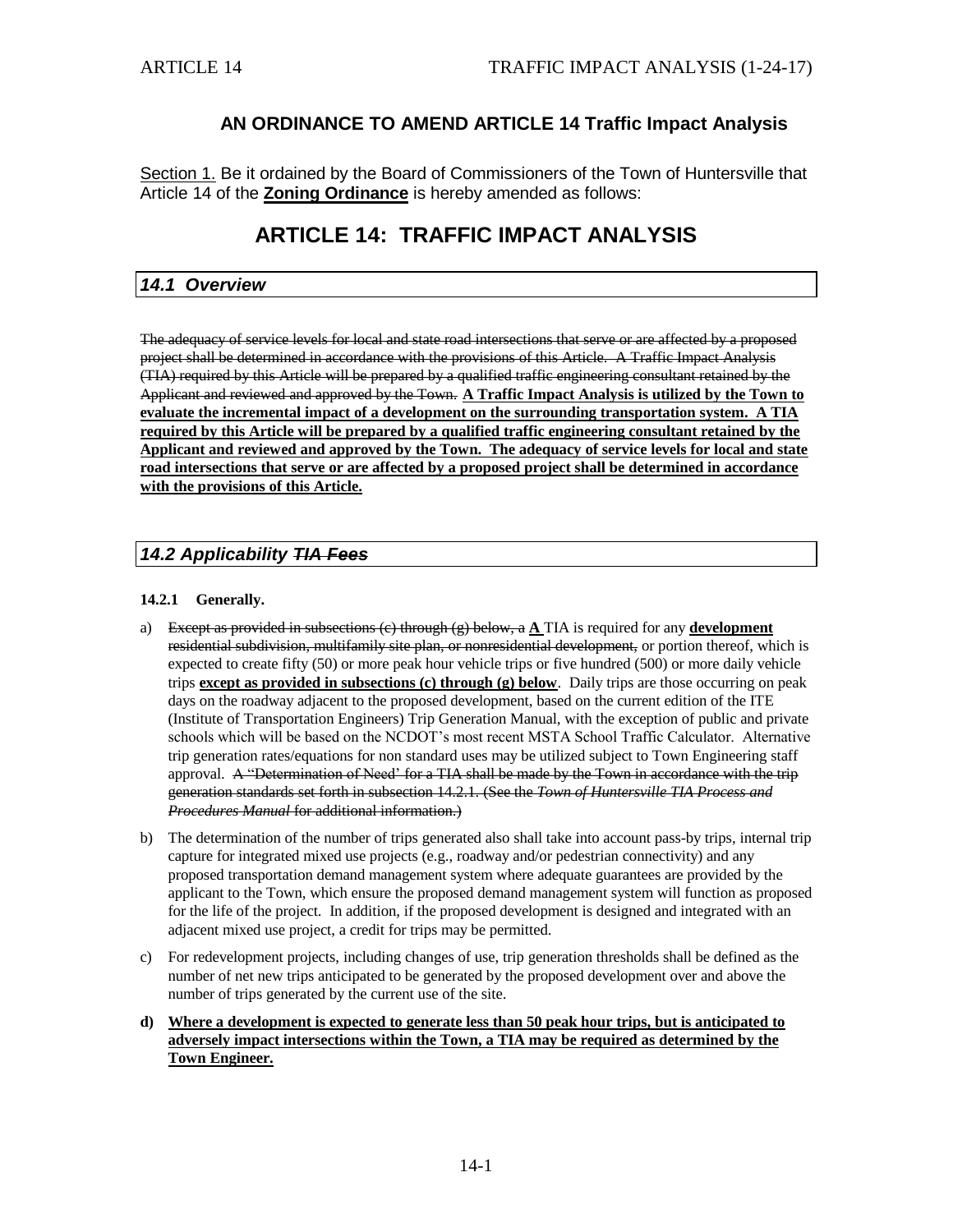- **e**) No TIA shall be required for special events, which either are temporary in nature, consistent with the Town Zoning Ordinance, or which generate trips that meet or exceed the thresholds set forth in (a), but which do not occur during the peak hours of the roadways adjacent to the proposed development.
- **f) A "Determination of Need' for a TIA shall be made by the Town in accordance with the trip generation standards set forth in subsection 14.2.1. (See the** *Town of Huntersville TIA Process and Procedures Manual* **for additional information.)** *NOTE: Relocated from a) above.*
- **g**) Nothing herein shall prohibit the Town from requiring on-site or off-site improvements necessary to address traffic safety concerns created by a proposed development, regardless of whether the thresholds set forth above have been met.
- **h**) The provisions of this Article shall not be interpreted or deemed to affect any rights that have vested prior to the effective date of this Article, nor shall any provision of this Article be applied to a specific property or applicant in a manner that would result in a taking of property.
- **i**) The provisions of this Article shall not apply to any development proposal that was part of a conditional zoning plan or subdivision plan submitted prior to the effective date of this Article.

### **14.2.2 Consecutive or Sequential Applications.**

Proposed developments may not be phased or subdivided in piecemeal fashion to avoid application of this Article. Two or more developments represented to be separate developments shall be aggregated and treated as a single development under this Article if the Administrator determines them to be part of a unified plan of development and physically proximate to one another, based on the following factors:

- a) There is unified ownership, indicated by the fact that:
	- 1) The same person has retained or shared control of the developments;
	- 2) The same person has ownership or a significant legal or equitable interest in the developments; or
	- 3) There is common management of the developments controlling the form of physical development or disposition of parcels of the development.
- b) There is a reasonable closeness in time between the completion of eighty (80) percent or less of one development and the submission to the Town of a development proposal for a subsequent development that is indicative of a common development effort.
- c) The voluntary sharing of infrastructure that is indicative of a common development effort or is designated specifically to accommodate the developments.
- d) There is a common advertising scheme or promotional plan in effect for the developments.
- e) Any information provided by the applicant that the project is not being phased or subdivided to avoid the requirements of this Article.

### **14.2.3 TIA Submission and Completion Requirement**

Once the Town has made a Determination of Need for a TIA, the applicant may proceed with the TIA study, in accordance with the terms of the most recent version of the *Town of Huntersville TIA Process and Procedures Manual*, as approved by the Town Engineer and all applicable Zoning Ordinance and Subdivision Ordinance requirements. The draft TIA shall be submitted to Town staff 30 days prior to either the Town Board Public Hearing (for rezoning cases) or the Planning Board Meeting (subdivisions). **Resubmittals of TIAs are to be received a minimum of 20 business days prior to the scheduled Town Board final action.** The final sealed TIA shall be completed and accepted by Town staff prior to final action by the Town Board or permit issuing authority.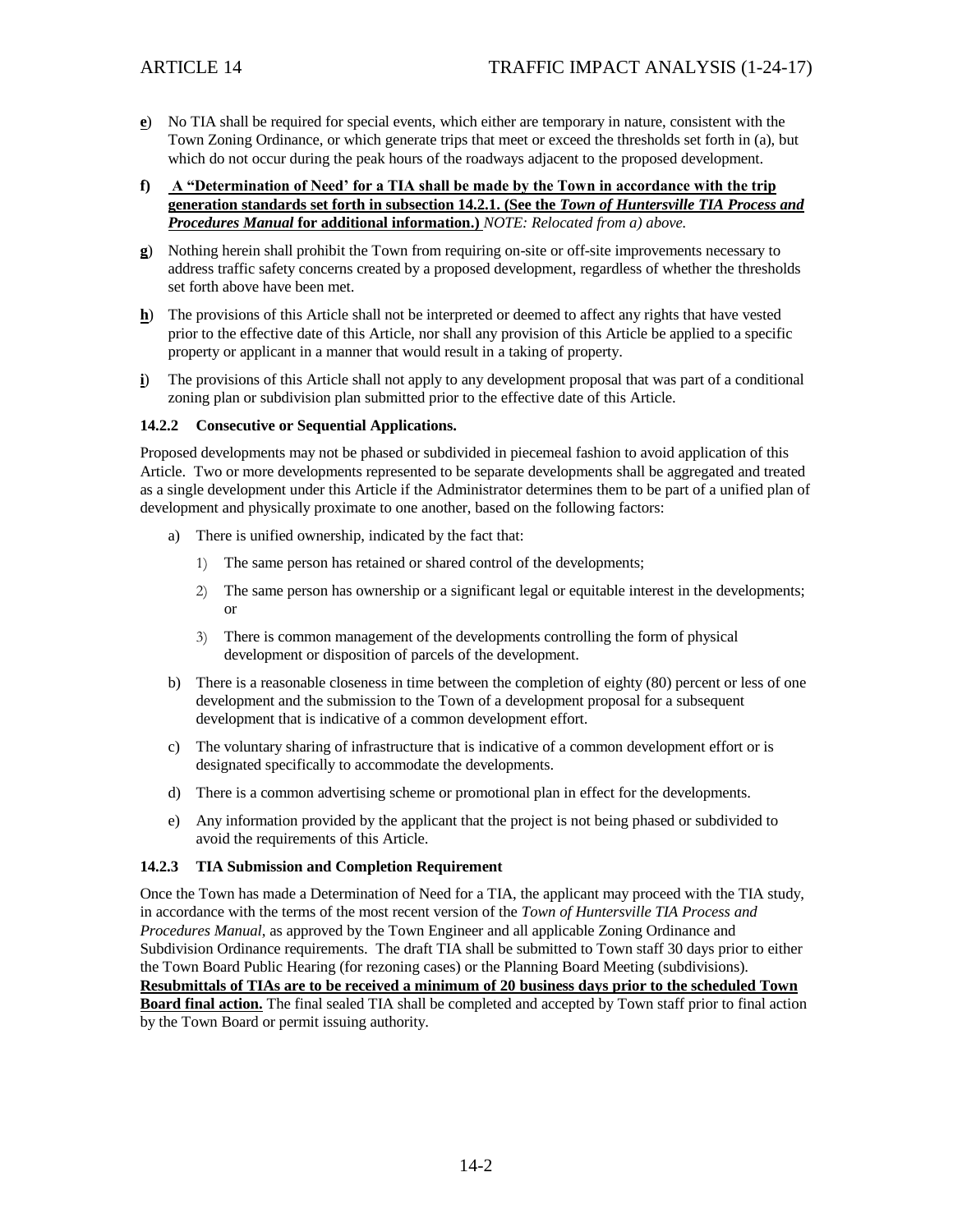*14.3 Impact Area (relocated from Section 14.4) Level of Service Standards; Compliance; Mitigation; Excess Capacity*

**The impact study area designates the intersections for study where potential increases in traffic from the development may require mitigation. Where traffic from the proposed development is anticipated to increase a signalized or major unsignalized intersection single approach by 30 vehicles in a peak hour or the total of all approaches by 50 vehicles in a peak hour would require the intersection to be studied in the TIA. Should an intersection be considered at its ultimate buildout laneage or configuration, the Town Engineer may waive the requirement to include the intersection for study in the TIA.**

#### **14.3.1 Tiered Level of Service Standards**

The following Level of Service Standards (LOS) standards, measured using the most recent Intersection Capacity Utilization (ICU) methodology, shall be used when determining the adequacy of intersections within the applicable impact area:

| <b>Zoning District</b>                                    | <del>Adopted LOS</del> |
|-----------------------------------------------------------|------------------------|
| <b>Rural &amp; TR districts</b>                           |                        |
| <b>Town Center &amp; TOD</b>                              |                        |
| All other Districts<br><del>m vanci i<i>p</i>isance</del> |                        |

Where an intersection is located within more than one zoning district, the less restrictive LOS shall apply to the entire intersection for purposes of complying with this Article.

**14.4 Intersection Capacity Utilization Percentage Standards; Mitigation; Compliance; Excess Capacity**

**14.4.1 Intersection Capacity Utilization Percentage Standards**

**The following Intersection Capacity Utilization (ICU) percentage standards, measured using the most recent methodology, shall be used when determining the adequacy of intersections within the applicable impact area:**

| <b>Zoning District</b>        | <b>Adopted ICU Percentage</b> |
|-------------------------------|-------------------------------|
| <b>Rural and TR Districts</b> | 73.0 (LOS C)                  |
| <b>Town Center and TOD</b>    | 91.0 (LOS E)                  |
| <b>All other Districts</b>    | 82.0 (LOS D)                  |

*\*ICU percentage relates to the relative capacity of an intersection to accommodate vehicular traffic where a value of 100 percent means that the intersection is at capacity and likely experiences congestion periods of 60 minutes.*

**Where an intersection is located within more than one zoning district, the less restrictive ICU percentage shall apply to the entire intersection for purposes of complying with this Article.**

**14.3.2 Compliance** *Relocated to Section 14.4.3*

a) Unless an applicant mitigates the impacts of the proposed development, as provided in subsection 14.3.3, no application subject to the requirements of this Article shall be approved if the level of service for an intersection within the impact area is below the adopted LOS above or, as a result of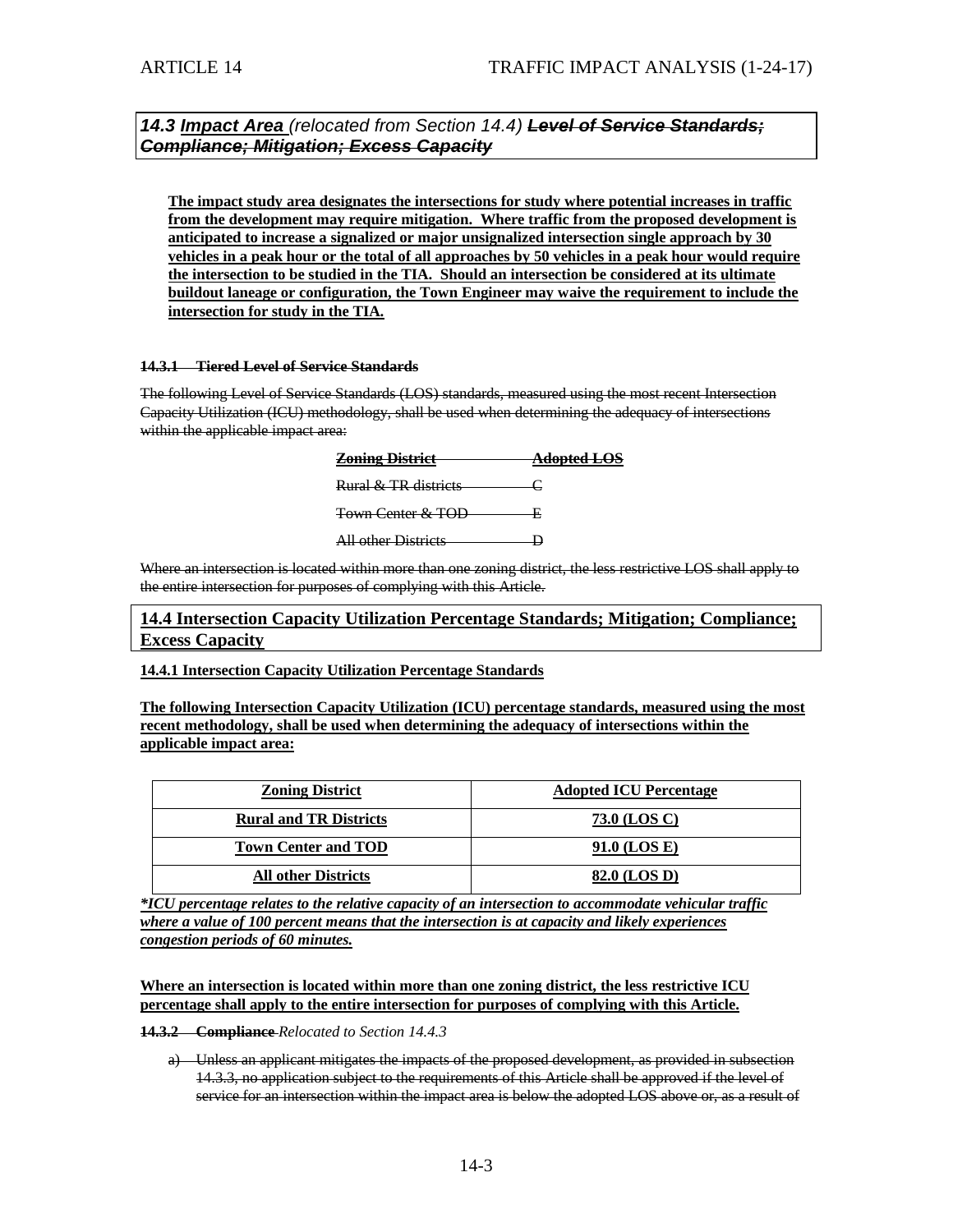the proposed development, is anticipated to be below the adopted LOS above. This determination shall be based on the most currently accepted ICU methodology.

b) In the alternative to mitigation, the developer may elect to phase the project, reduce its intensity, or delay the project until the LOS standards have been met as a result of a transportation improvement planned by the Town, North Carolina Department of Transportation (NCDOT) or other party.

#### **14.3.3 14.4.2 Mitigation**

a) Where an intersection LOS standard set forth in section 14.3.1 has not been met or, as a result of the proposed development, is anticipated to fail, a development application may be approved if the applicant proposes mitigation measures that fully mitigate the transportation impacts of the proposed development on failing intersections within the impact area. For required intersection improvements, mitigation must ensure that the ICU value at each failing intersection within the impact area will not be made worse as a result of the proposed development. Such mitigation measures may include, but are not limited to, the provision or funding of pavement widening, turn lanes, median islands, access controls, or traffic signalization.

Where an increase in the ICU value at any intersection is three percentage points or less, the permit approving authority will not require mitigation. Where the increase in ICU value at any intersection is greater than three percentage points and the ICU value is above the level of service standard in Article 14.3.1, required mitigation shall include improvements that either mitigate the intersection to the level-of-service standard in 14.3.1 or the background year ICU value.

Furthermore, proposed mitigation measures required to meet the LOS standards of Article 14.3.1 may be modified, subject to final approval of the Town Board, or other Town of Huntersville permit granting authority, in order to substantially achieve the standards, purpose and intent of this ordinance based upon expert opinion provided by the Town Engineer, based upon professional engineering judgment.

Mitigation measures shall be consistent with the Design Standards found within the *Town of Huntersville TIA Process and Procedures Manual.*

Mitigation may include participation by the Town or other governmental or private parties and also may include the funding of road improvements planned by other governmental agencies, so that such improvements can be advanced to mitigate the impacts of the proposed development. The nature and type of mitigation should reflect the timing and the availability of needed right-of-way, the existence and timing of other developments within the project area, and other characteristics of the particular needed transportation improvement. However, monetary mitigation proposed by the applicant may be accepted by the Town Board only where it is shown that such mitigation is a reasonable substitute for actual construction, based on the LOS standards and construction timeframes set forth herein.

Proposed mitigation shall be included as a condition of approval or a binding agreement between the applicant and the Town, with the consent, as appropriate, of the NCDOT or other governmental agencies with jurisdiction.

### **Mitigation will not be required if the ICU percentage is at or below those established in Section 14.4.1 or when, as a result of proposed development, an increase in the ICU percentage is 3 percent or less.**

**Where an ICU percentage is above those established in Section 14.4.1 or, as a result of proposed development, becomes greater than the adopted standard AND has increased by more than 3 percent; a development application may be approved if the applicant proposes measures that fully mitigate the transportation impacts of the proposed development.**

**Mitigation, when required, shall fully reduce the ICU percentage of the impacted intersection to either the adopted standard in Section 14.4.1 or to within 3 percent of the no-build ICU percentage.**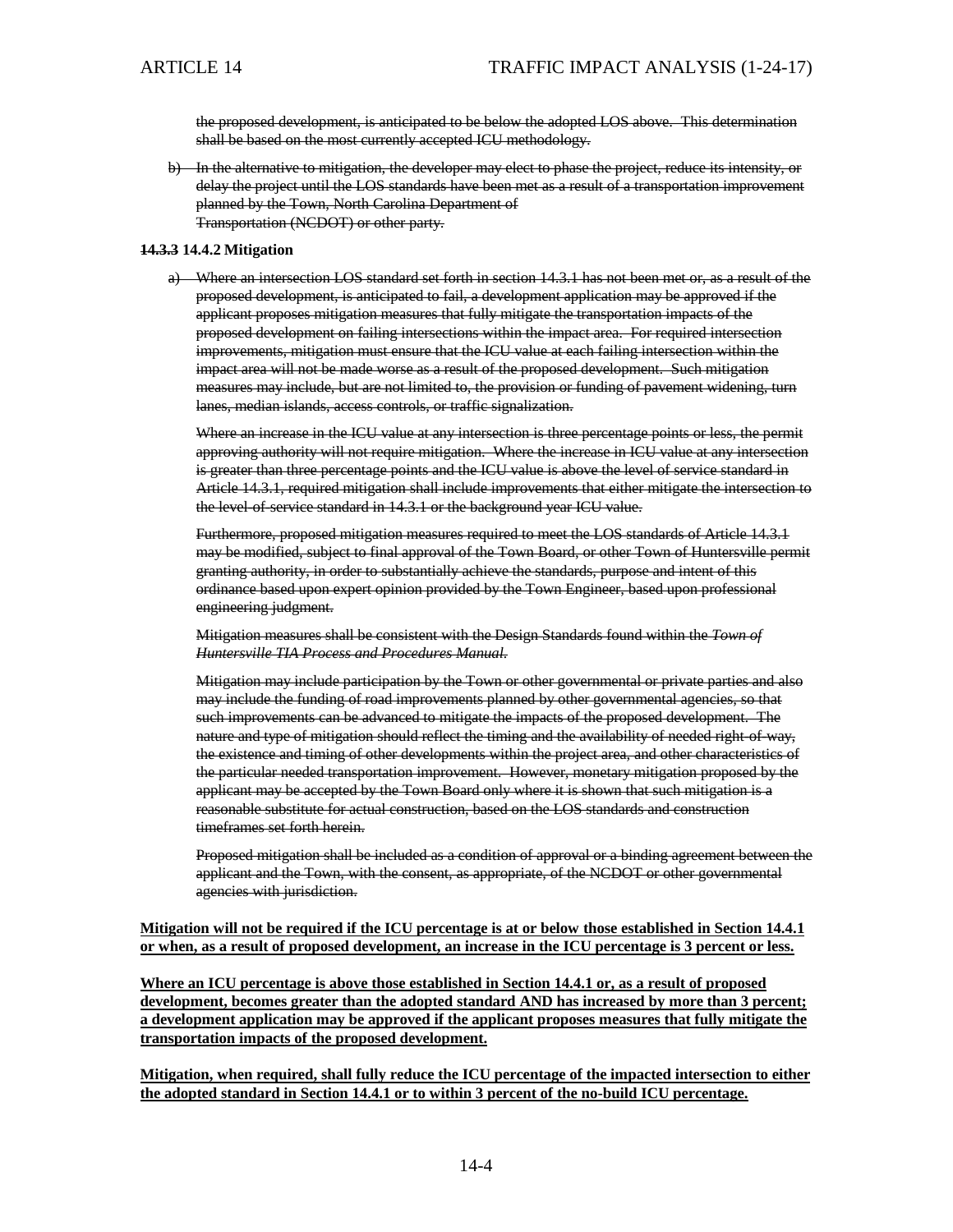**Proposed mitigation measures required to meet the ICU percentage standards of Article 14.4.1 may be modified, subject to Town Board approval, in order to substantially achieve the intent of this ordinance with input provided by the Town Engineer.**

**A modification to the required mitigation, which may be considered by the Town Board as meeting the intent of the Ordinance, is where proposed mitigation at an impacted intersection provides measurable and beneficial surplus capacity (above and beyond that required to meet the minimum requirements) such that the surplus capacity may be counted toward credit in the mitigation of other impacted intersections. The method of measurement considered in determining the acceptability of such modifications will be the net effect on the cumulative ICU percentage totals.**

**Mitigation may also include Applicant funding of transportation improvements on planned or funded Town or NCDOT projects previously adopted such that the improvements can be advanced to mitigate the impacts of the proposed development. This funding mitigation may be accepted by the Town Board only where it is shown that such mitigation is a reasonable substitute for actual construction based on the ICU percentage totals and anticipated construction schedules of the projects. Proposed mitigation shall be included as a condition of approval.**

Transportation improvements provided through mitigation, pursuant to this Article, shall be completed and available within three (3) years of the approval of the development proposal, unless expressly provided otherwise by the Town Board or other applicable Town permitting authority. Any improvements not completed prior to the issuance of a Certificate of Occupancy, shall be bonded at 115 **percent** of the cost of the remaining required improvement(s), as reviewed and approved by the Town Engineer. All necessary right-of-way for **the required** transportation improvements shall be acquired prior to the issuance of a Certificate of Occupancy.

### **Mitigation measures shall be consistent with the Standards found within the Town of Huntersville TIA Process and Procedures Manual and the Town Engineering Standards and Procedures Manual.**

### **14.3.4 Excess Capacity**

If a private party or developer chooses to build a transportation facility that provides capacity in excess of that needed to serve the proposed development, the Town and other responsible parties may enter into an agreement to facilitate the participation of subsequent developers, the Town, NCDOT, or other parties in the provision or funding of the transportation improvement.

### **14.4.3 Compliance** *Formerly Section 14.3.2*

- **a) If the ICU percentage for an impacted intersection is greater than the adopted ICU percentage identified in Section 14.4.1 or, as a result of the proposed development, is anticipated to be greater than the adopted ICU percentage in Section 14.4.1, no application subject to the requirements of this Article shall be approved unless an applicant mitigates the impacts of the proposed development. This determination shall be based on methodology identified in section 14.4.2.**
- **b) In the alternative to mitigation, the developer may elect to phase the project, reduce its intensity, or delay the project until the ICU percentage standards have been met as a result of a constructed transportation improvement by the Town, NCDOT or other party.**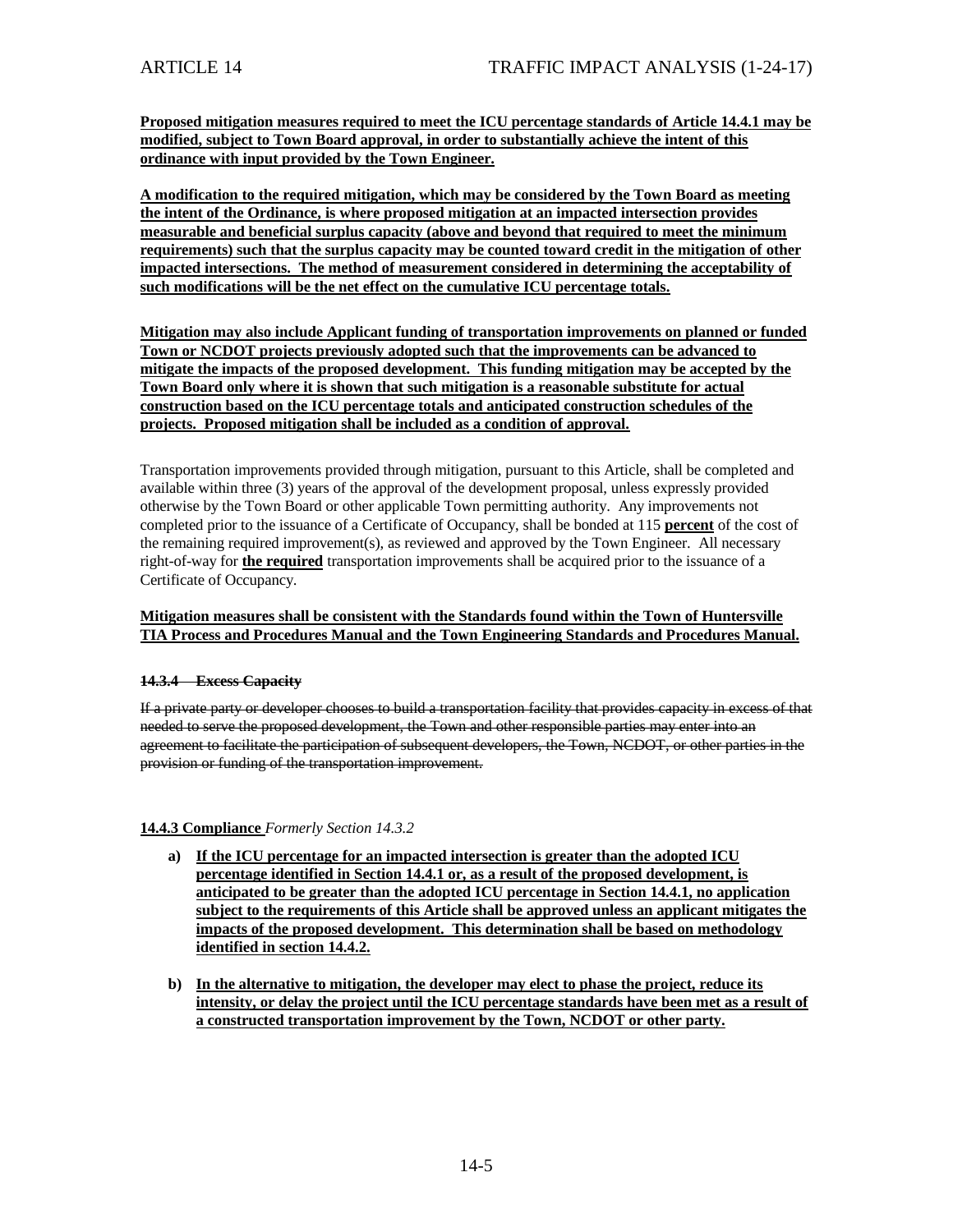The impact area designates the distance from a proposed development within which the TIA analysis is conducted to determine compliance with the LOS standards set forth above. The following impact areas apply to development subject to this Article:

#### **14.4.1 Town Center & TOD Districts:**

- a) half-mile radius from the property line or as provided in the chart in section 14.4.2 below, by land use, whichever is less; and
- b) intersections where the proposed development contributes seven (7) percent or more of the traffic on any intersection approach during any peak hour.

#### **14.4.2 All Districts:**

| <b>Development</b>                                                                                                                                                                                                      | <b>Study Area</b>                                                                                                                                                                                                                                                                                                                                               |
|-------------------------------------------------------------------------------------------------------------------------------------------------------------------------------------------------------------------------|-----------------------------------------------------------------------------------------------------------------------------------------------------------------------------------------------------------------------------------------------------------------------------------------------------------------------------------------------------------------|
| <b>Fast food restaurant</b>                                                                                                                                                                                             | 1,000 feet from access drive and intersections where                                                                                                                                                                                                                                                                                                            |
| Service station                                                                                                                                                                                                         | the proposed development contributes seven (7)<br>percent or more of the traffic of any intersection                                                                                                                                                                                                                                                            |
| Convenience store, with or without gas pumps                                                                                                                                                                            | approach during any peak hour.                                                                                                                                                                                                                                                                                                                                  |
| Other development w/fewer that 200 trips during any<br>peak hour                                                                                                                                                        |                                                                                                                                                                                                                                                                                                                                                                 |
| Shopping center less than 70,000 sq. ft.<br>Development w/peak hour trips between 200 and<br>500 during peak hour                                                                                                       | All signalized intersections and access drives within<br>0.5 miles from a property line of the site and all<br>major unsignalized intersections and access drives<br>within 0.25 miles and intersections where the<br>proposed development contributes seven (7) percent<br>or more of the traffic of any intersection approach<br>during any peak hour.        |
| Shopping center between 70,000 and 100,000 sq. ft.<br>GLA (gross lease area)<br>Office or industrial park between 300 and 500<br>employees<br>Well balanced mixed use development with more<br>than 500 peak hour trips | All signalized and major unsignalized intersections<br>and freeway ramps within 1 mile of a property line of<br>the site and intersections where the proposed<br>development contributes seven (7) percent or more of<br>the traffic of any intersection approach during any<br>peak hour.                                                                      |
| Shopping center greater than 100,000 GLA<br>Office or industrial park with more than 500<br>employees<br>All other developments with more than 500 peak-<br>hour trips                                                  | All signalized intersections and freeway ramps<br>within 2 miles of a property line, all major<br>unsignalized access (streets and driveways) within 1<br>mile of a property line of the site and intersections<br>where the proposed development contributes seven<br>(7) percent or more of the traffic of any intersection<br>approach during any peak hour. |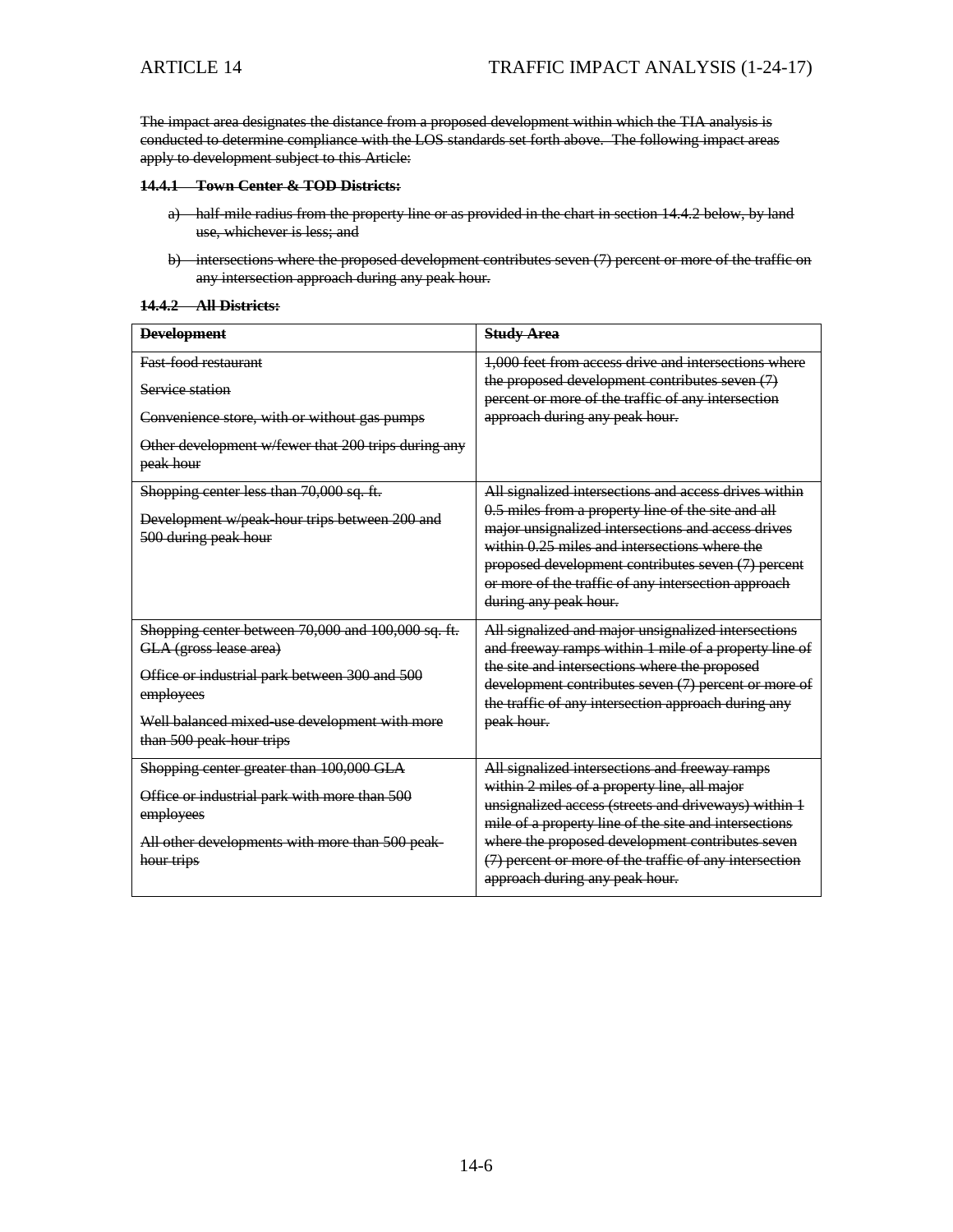# *14.5 Contents of TIA*

### **14.5.1 Generally.**

The TIA shall generally follow the guidelines set forth by the ITE**'s publication entitled** *tTransportation iImpact aAnalysis for sSite dDevelopment* **and be** consistent with the *Town of Huntersville TIA Process and Procedures Manual*, **or** as required by the Town Engineer, and may include, but is not limited to, the following:

- a) traffic analysis information related to trip generation, peak hour impacts, and other factors evaluated to determine compliance with applicable **ICU percentage** LOS standards for intersections within the impact area;
- b) site location map and site layout;
- c) exiting and proposed land uses;
- d) timing and phasing of the proposed development, by month and**/or** year;
- e) a narrative describing the project, including any special transportation-related impacts or considerations; and
- f) other information determined by the Town's Traffic Engineer to be necessary in order to determine whether the proposed project complies with the requirements of this Article and the requirements of the ITE guidelines for the preparation of transportation impact analysis for site development.

### **14.5.2 Demand Measures.**

TIAs shall take into account the following demand factors:

- a) Existing traffic volumes;
- b) Background traffic, including, historical growth traffic and projected trips associated with approved, but unbuilt development**(**s**)**; and
- c) The trips to be generated by the proposed development.

### **14.5.3 Capacity Measures**.

TIAs shall take into account the following existing or anticipated capacity measures:

- a) Existing **road segments and** intersections;
- b) Roadway and intersection improvements planned by the Town, NCDOT, or other party, scheduled to be completed and available within three (3) years of the approval of the development proposal and which either have or are reasonably certain to have all necessary governmental approvals and funding such that these timeframes can be met.

## **14.5.4 Mitigation Measures Needed.**

The TIA shall describe what, if any, transportation facility improvements within the impact area are needed in order for the proposed development to comply with the intersection level of service standards set forth in section 14.3 of this Article **Section 14.4 of this Article**. **A TIA that does not identify the transportation facility improvements within the impact area to comply with Section 14.4 will be returned to the Applicant as incomplete.**